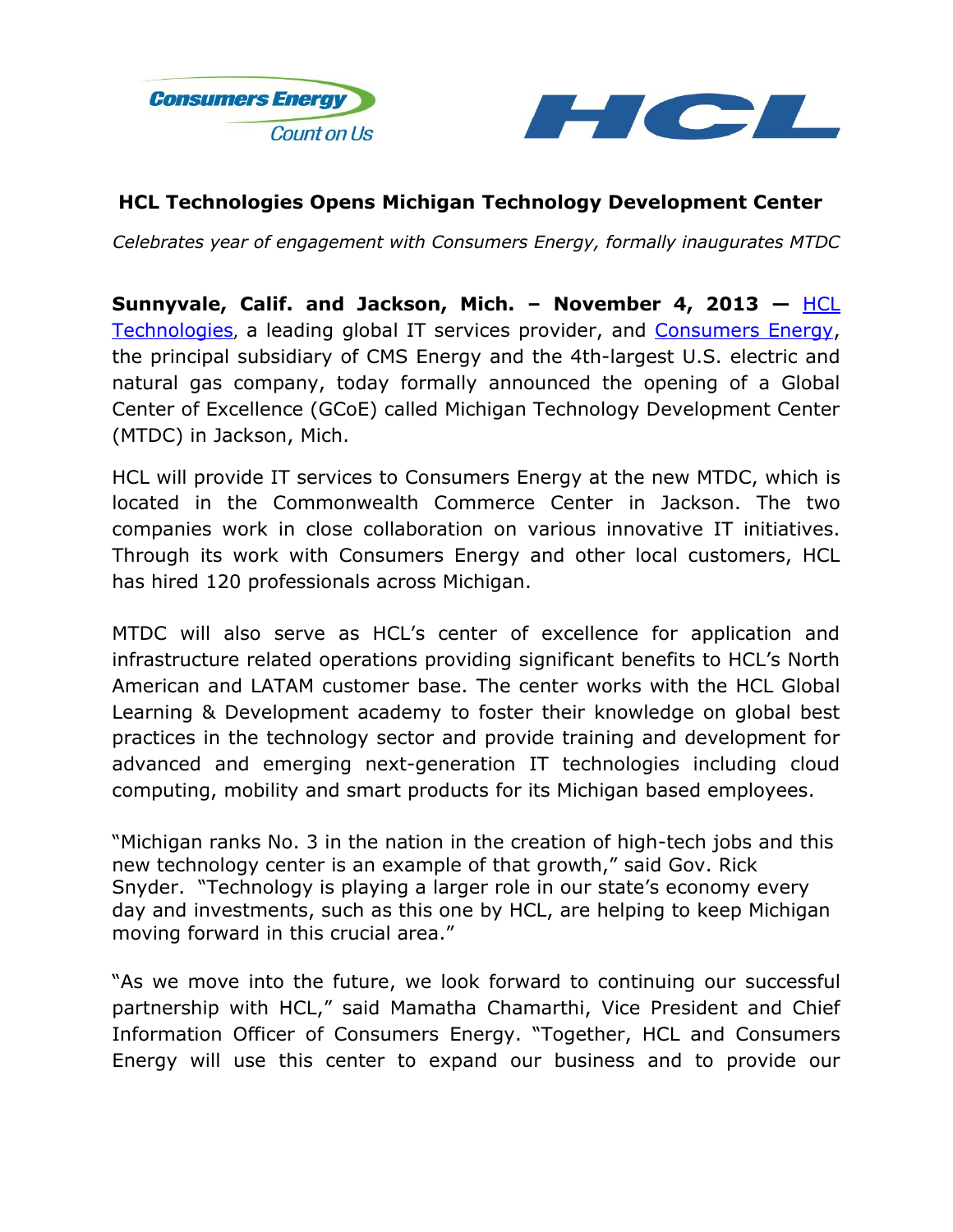



current and new employees with the necessary IT skills and resources to work on high value projects and technologies for years to come."

Steve Cardell, President of Enterprise Services and Diversified Industries, HCL said, "We are excited to announce completion of one successful year of partnership with Consumers Energy. At HCL we aim to remain relevant for our customers by focusing on building a transformational approach and business models based on our deep expertise in application support and maintenance and infrastructure."

## **HCL's Expanding U.S. Presence**

In addition to its new Michigan center, HCL is continuing its aggressive expansion in several U.S. cities. In September 2012, Washington State Governor Chris Gregoire and executives from Microsoft and Boeing unveiled HCL's Collaborative Engineering Hub and delivery center in Redmond, Wash.

#### **About Consumers Energy**

Consumers Energy, the principal subsidiary of CMS Energy (NYSE: CMS), provides natural gas and electricity to 6.6 million of Michigan's 10 million residents in all 68 Lower Peninsula counties. For more information about Consumers Energy, visit our Website at [www.consumersenergy.com](http://www.consumersenergy.com/)

#### **About HCL Technologies**

HCL Technologies is a leading global IT services company working with clients in the areas that impact and redefine the core of their businesses. Since its emergence on global landscape after its IPO in 1999, HCL has focused on 'transformational outsourcing', underlined by innovation and value creation, offering an integrated portfolio of services including software-led IT solutions, remote infrastructure management, engineering and R&D services and Business services. HCL leverages its extensive global offshore infrastructure and network of offices in 31 countries to provide holistic, multi-service delivery in key industry verticals including Financial Services, Manufacturing, Consumer Services, Public Services and Healthcare & Life sciences. HCL takes pride in its philosophy of 'Employees First, Customers Second' which empowers its 87,196 transformers to create real value for the customers. HCL Technologies, along with its subsidiaries, had consolidated revenues of US\$ 4.8 billion, as on September 30th 2013 (on LTM basis). For more information, please visit www.hcltech.com

#### **Forward-looking Statements**

Certain statements in this release are forward-looking statements, which involve a number of risks, uncertainties, assumptions and other factors that could cause actual results to differ materially from those in such forward-looking statements. All statements, other than statements of historical fact are statements that could be deemed forward looking statements, including but not limited to the statements containing the words 'planned', 'expects', 'believes',' strategy', 'opportunity', 'anticipates', 'hopes' or other similar words. The risks and uncertainties relating to these statements include, but are not limited to, risks and uncertainties regarding impact of pending regulatory proceedings, fluctuations in earnings, our ability to manage growth, intense competition in IT services, Business Process Outsourcing and consulting services including those factors which may affect our cost advantage, wage increases in India, customer acceptances of our services, products and fee structures, our ability to attract and retain highly skilled professionals, our ability to integrate acquired assets in a cost effective and timely manner, time and cost overruns on fixed-price, fixed-time frame contracts, client concentration, restrictions on immigration, our ability to manage our international operations, reduced demand for technology in our key focus areas, disruptions in telecommunication